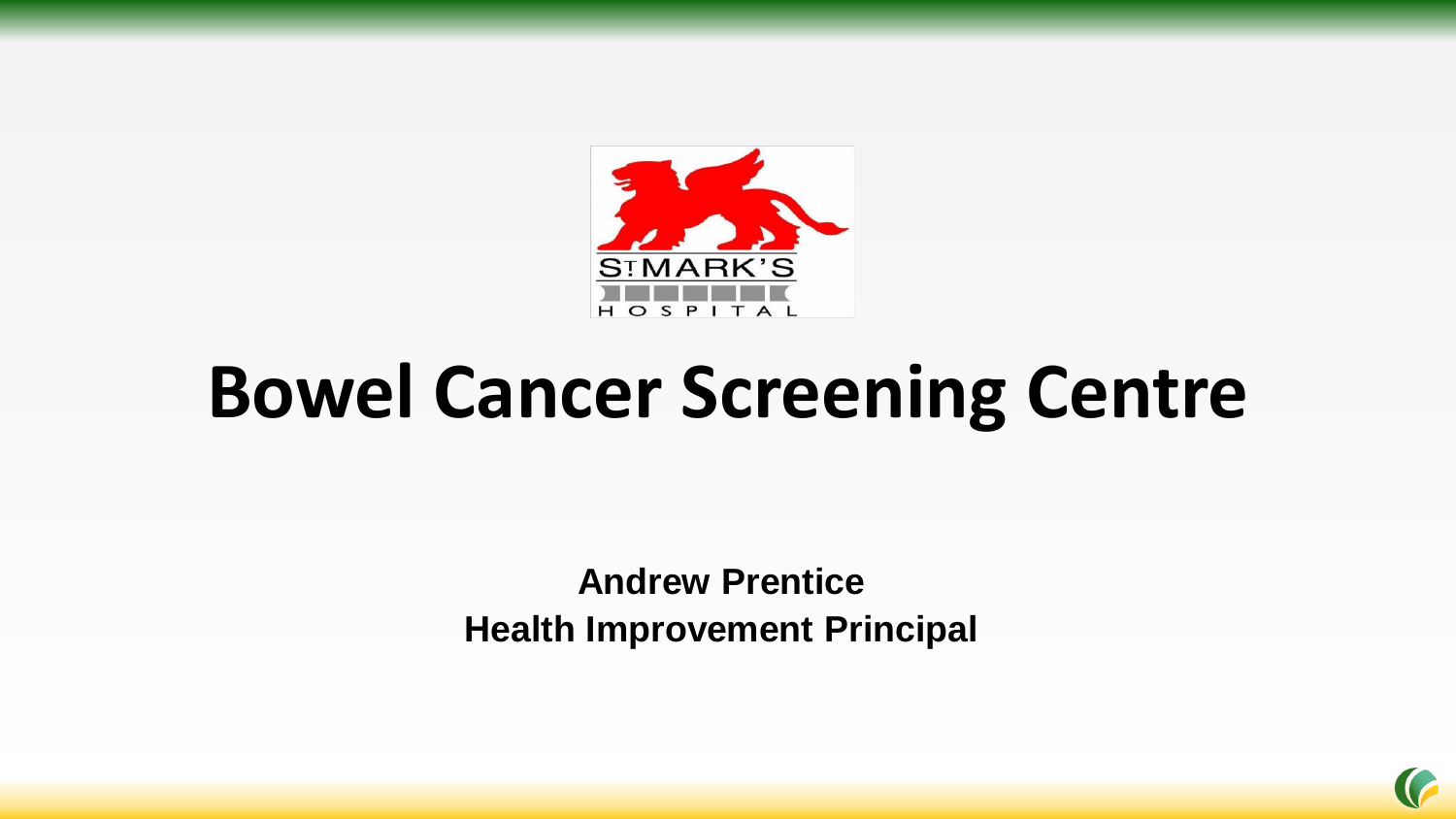# **Context: The English BCSP**

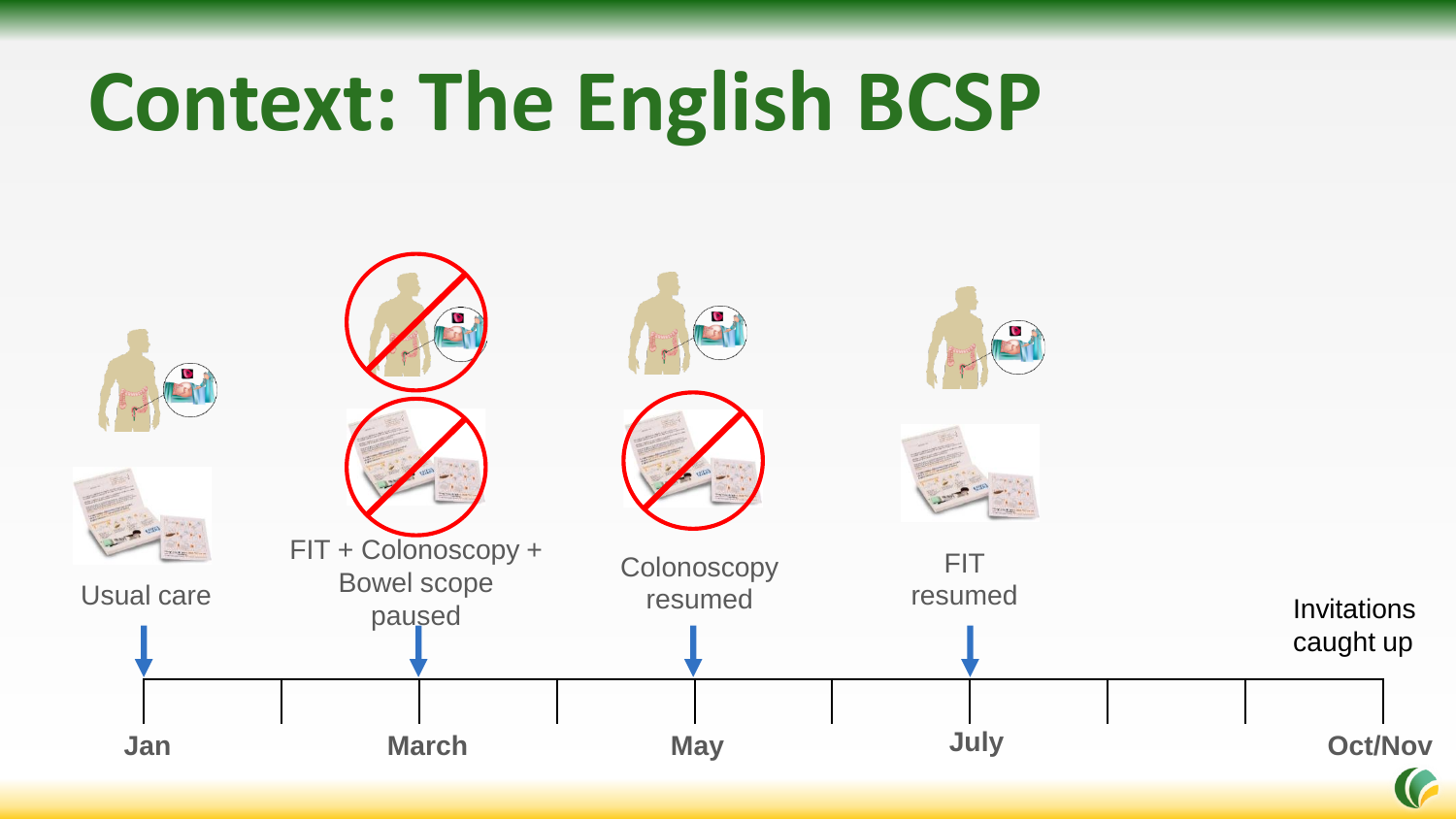

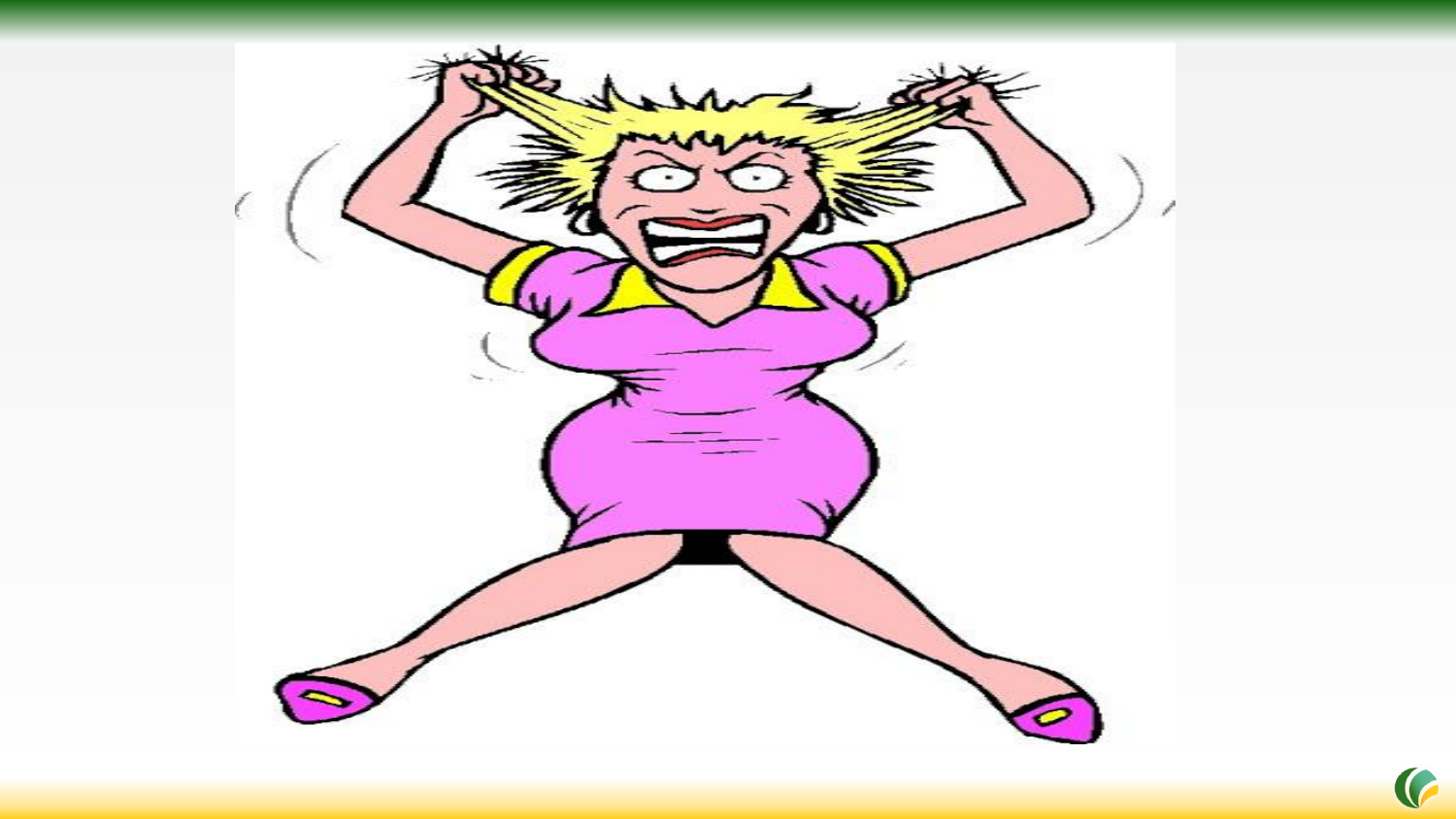## St Mark's BCSC Fit uptake and positivity 2020

| <b>Month</b>       | <b>Invited</b> | <b>Adequately screened</b> | Definitive abnormals | <b>Uptake</b> | <b>Positivity</b> |
|--------------------|----------------|----------------------------|----------------------|---------------|-------------------|
| Jan                | 5,761          | 3,476                      | 68                   | 60.34%        | 1.96%             |
| Feb                | 5,121          | 2,802                      | 52                   | 54.72%        | 1.86%             |
| Mar                | 3,076          | 1,612                      | 24                   | 52.41%        | 1.49%             |
| Apr                | 0              | 0                          | 0                    | 0.00%         | 0.00%             |
| May                | $\mathbf 0$    | 0                          | 0                    | 0.00%         | 0.00%             |
| Jun                | $\Omega$       | 0                          | 0                    | 0.00%         | 0.00%             |
| Jul                | 5,044          | 3,101                      | 57                   | 61.48%        | 1.84%             |
| Aug                | 8,913          | 5,375                      | 102                  | 60.31%        | 1.90%             |
| Sep                | 5,384          | 3,179                      | 66                   | 59.05%        | 2.08%             |
| <b>Grand Total</b> | 33,299         | 19,545                     | 369                  | 58.69%        | 1.89%             |

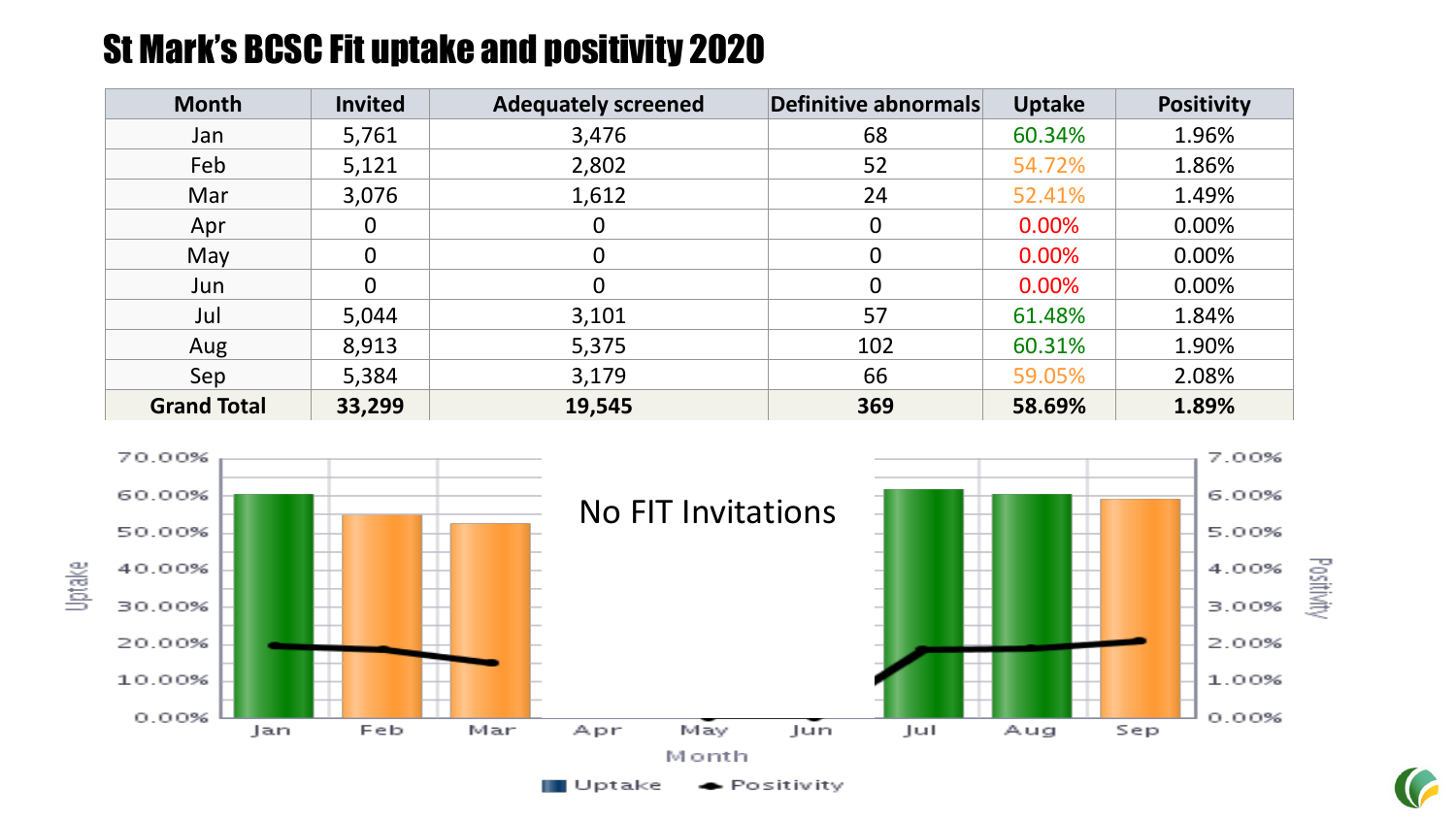# Internal Audit

- 81 positive FIT results when service was suspended
	- 1 declined SSP assessment appointment
	- 3 declined colonoscopy procedure
	- 5% declined due to COVID
- Since invitations resumed
- 140 FIT positives declined an appointment
- 100 have since been screened
- May 40 FIT+ive declined due to COVID 28%
- Sept 20 FIT+ive declined due to COVID 14%
- Nov 15 FIT+ive declined due to COVID 11%
- We have cleared the backlog of all invites



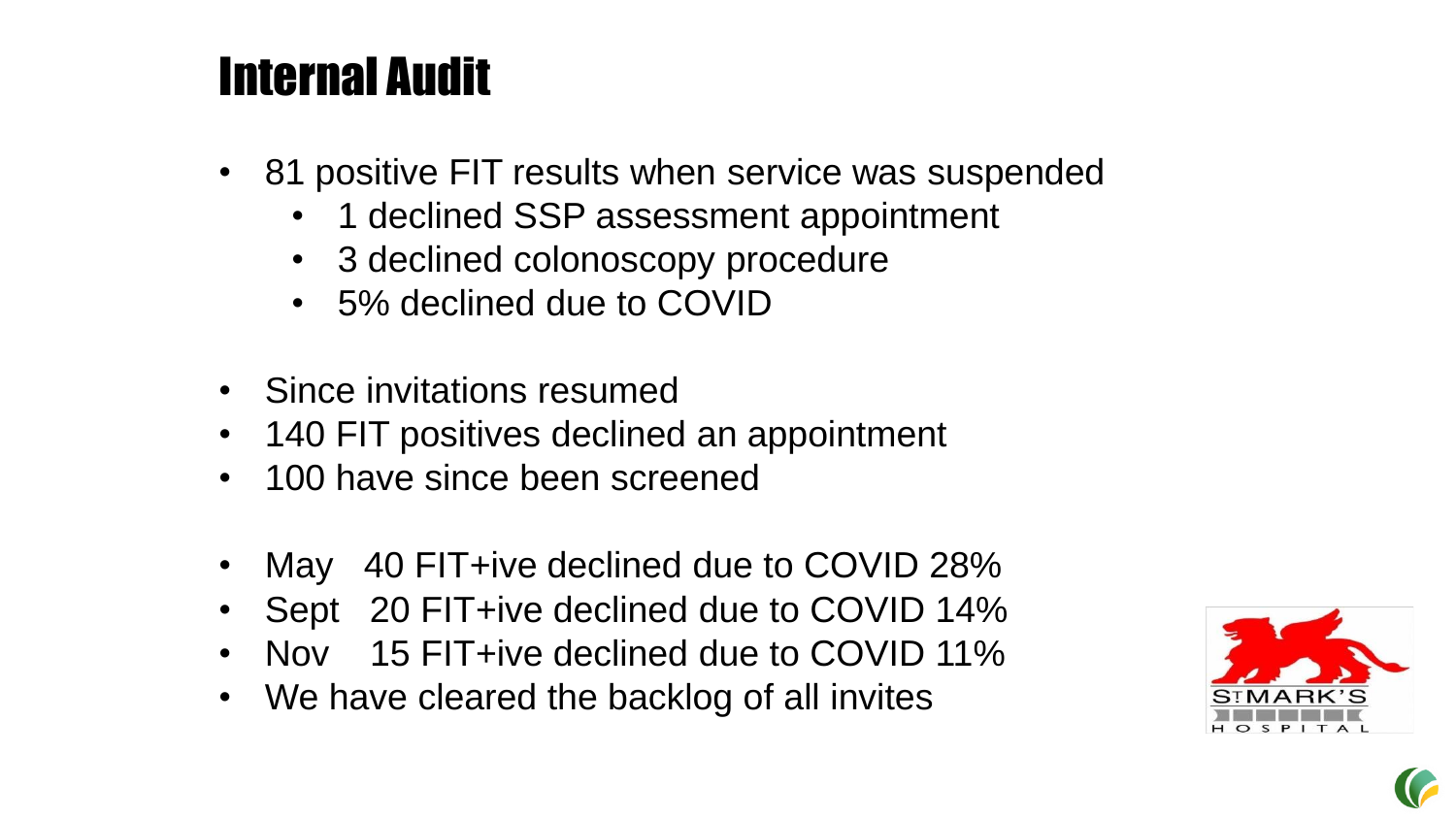





#### Patient Information Video

"What to expect when you come to Endoscopy"

# [www.stmarksbowelscreen.co.uk](http://www.stmarksbowelscreen.co.uk/)

14 languages



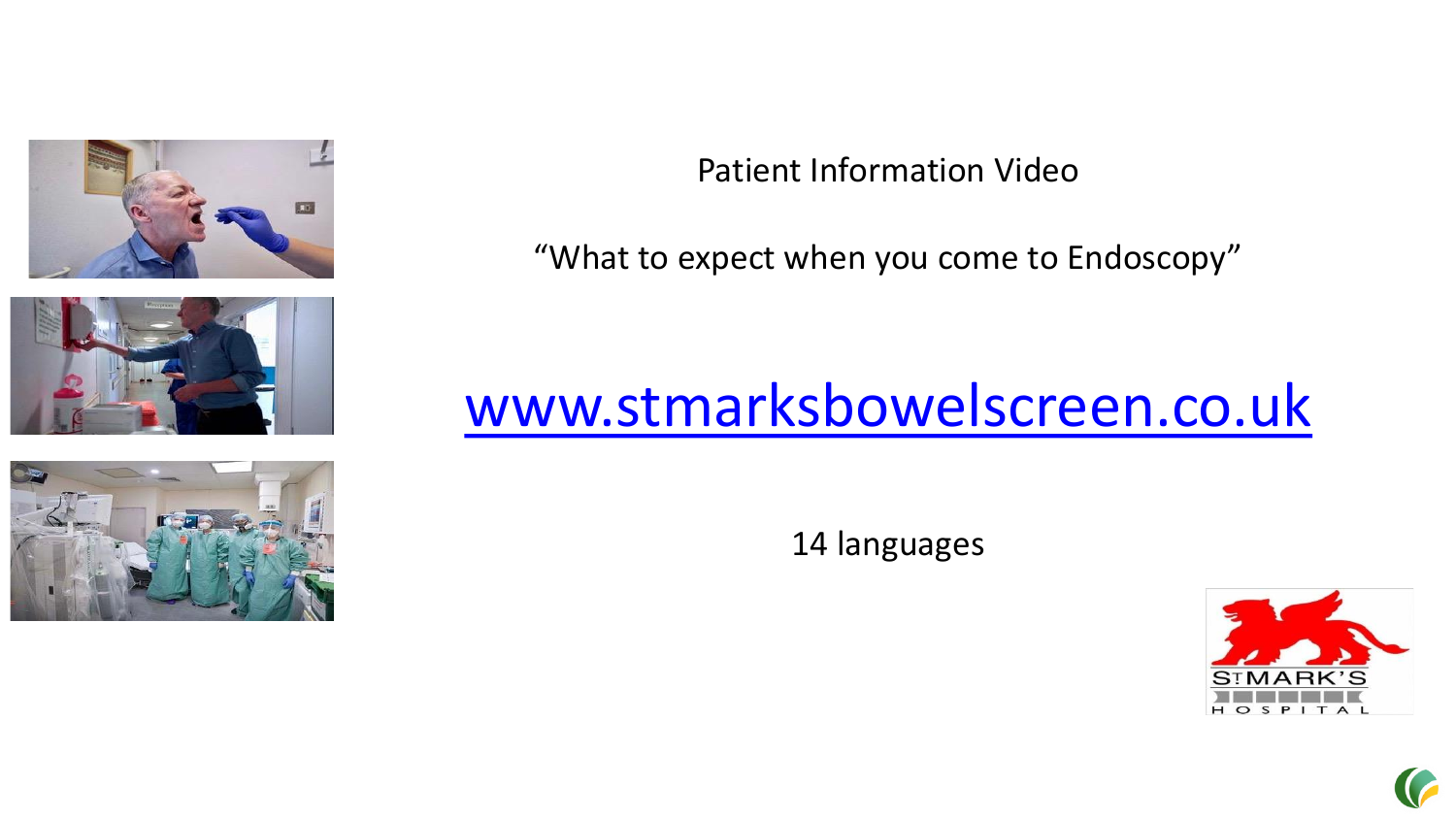# Feedback video

- 37 (40.7%) people reported watching the video. Most (n=35) watched it in English (1 watched it in Polish and 1 watched it in Hindi]).
- Eighteen did not watch the video, as they stated 'they did not need to watch the video', while 13 did not have access to the internet and another 17 did not receive the link to the video.
- Of those who watched the video, almost all 'agreed' or 'strongly agreed' that the information was useful and easy to understand for: 1) travel and parking, 2) entering the hospital, 3) the COVID swab test, 4) the procedure and 5) recovery and discharge).



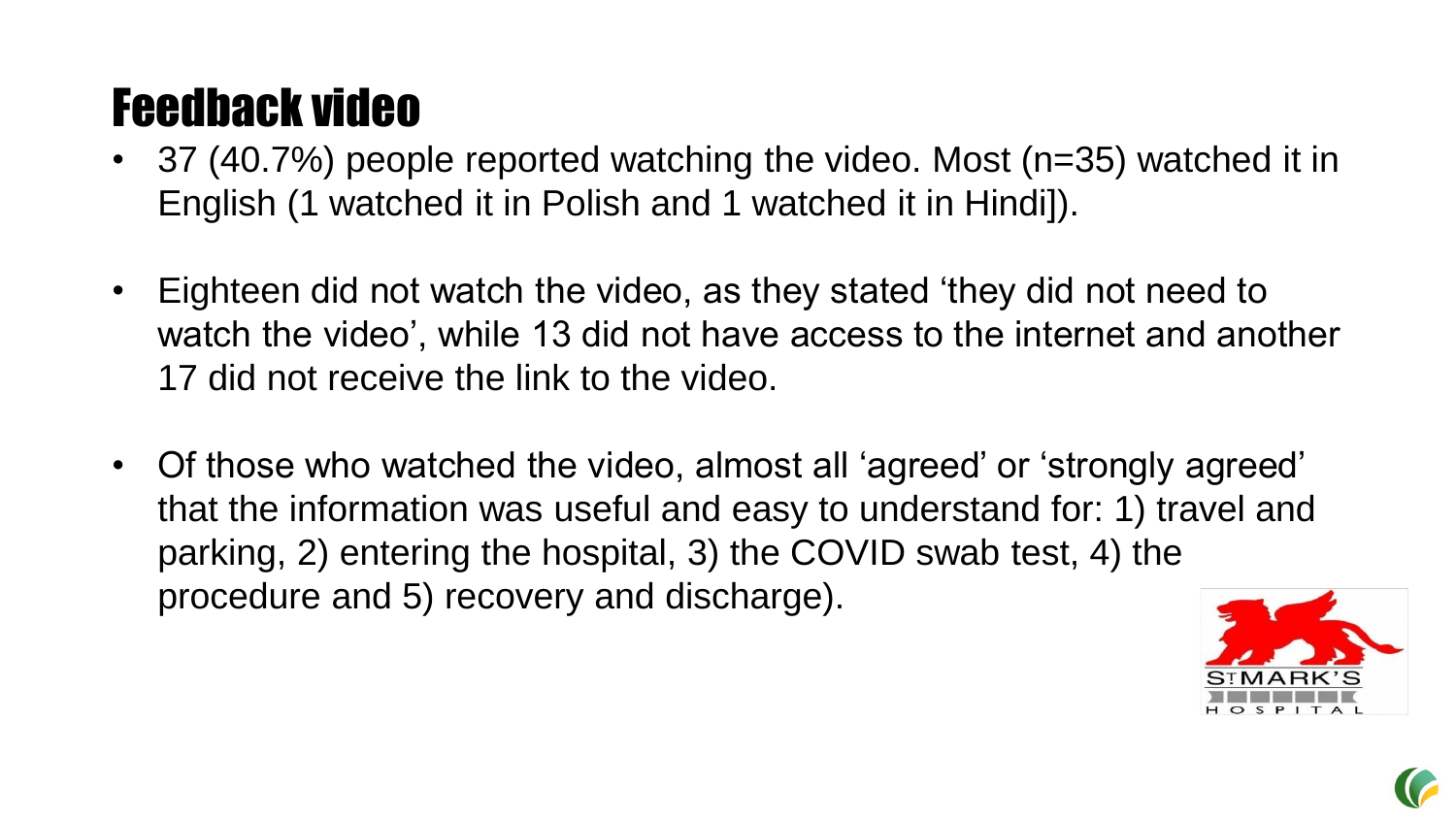### Pre & Post procedure COVID questionnaire

- Measure anxiety pre & post procedure
	- General anxiety
	- COVID anxiety
	- Bowel cancer anxiety
	- Feedback on:
	- Patient Information Video
	- Measures undertaken in the department



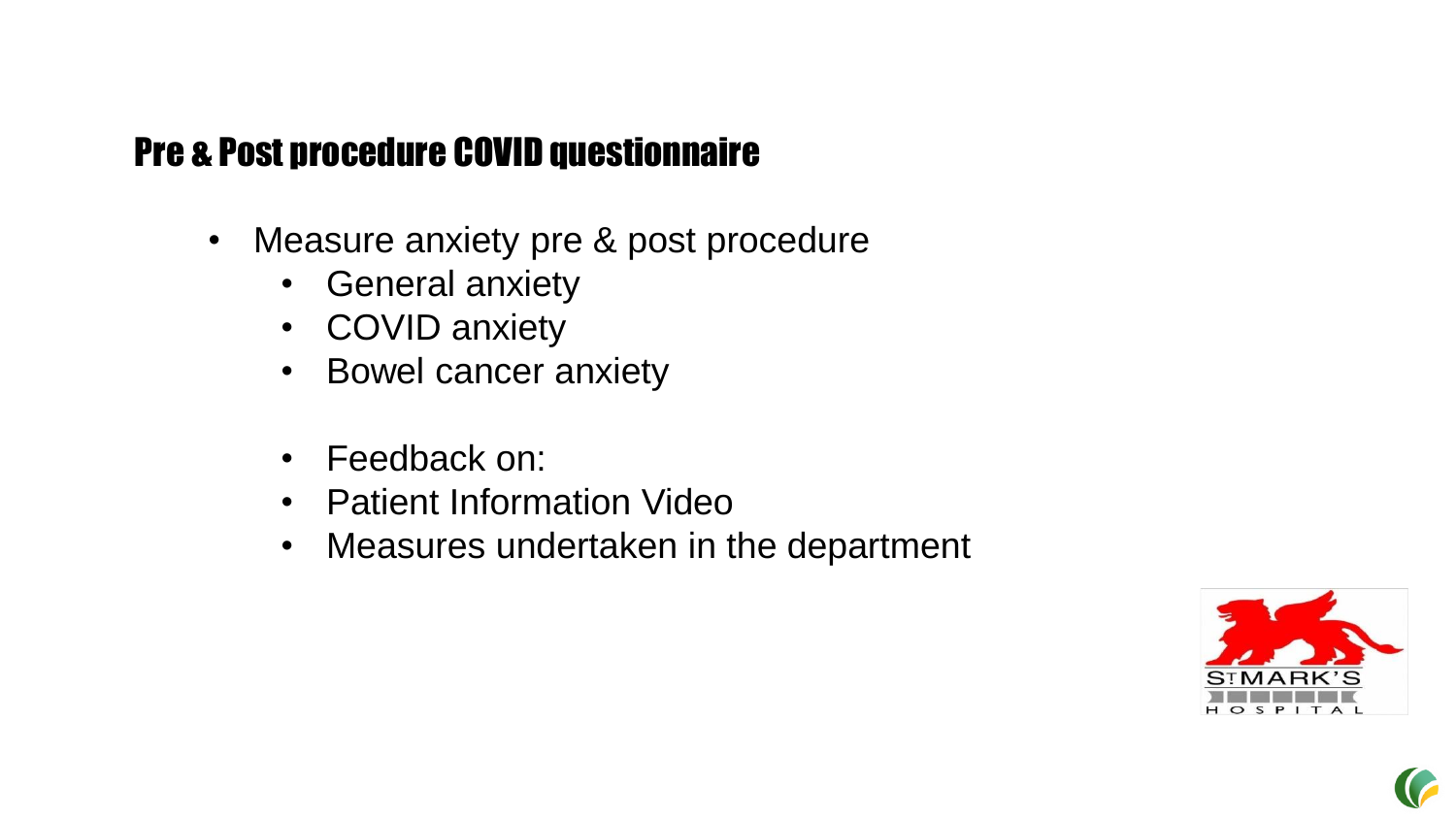# Response rates

- In total, 146 people completed the preprocedure (n=92, 37.7%), post procedure (n=54, 37.0%), or both (n=37. 25.3%) questionnaires.
- In total, 146 men (N=84, 57.5%) and women (n=62, 42.5%) completed one or both questionnaires.
- The mean age of participants was 65.89 years
- Most (n=79, 54.1%) spoke English as their first language
- Half (n=69, 47.3%) identified as 'White English, Welsh, Scottish, Northern Irish or British'
- Half identified as one of several ethnic minority groups (the largest of which was Indian [n=32, 21.9%]).

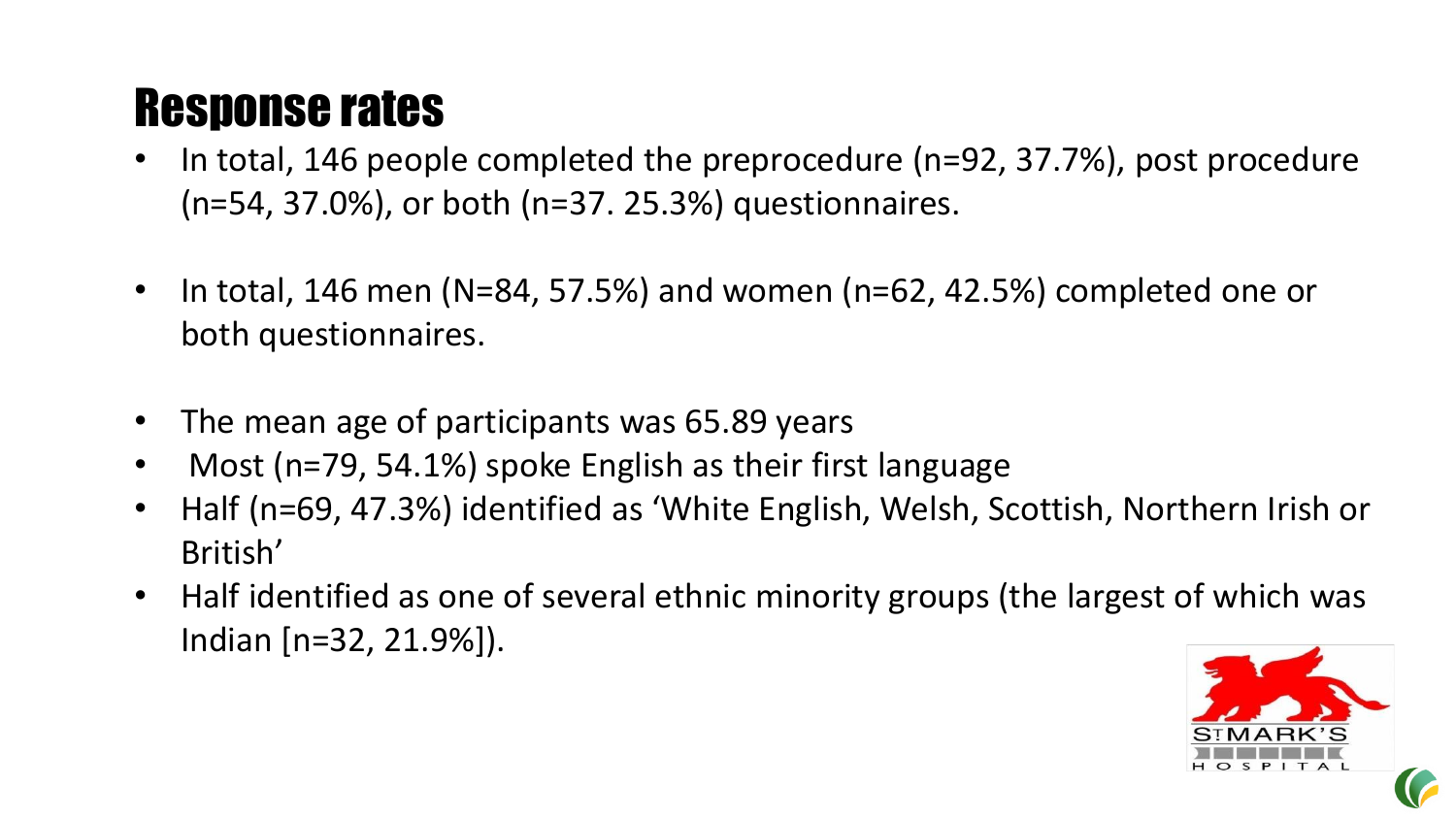



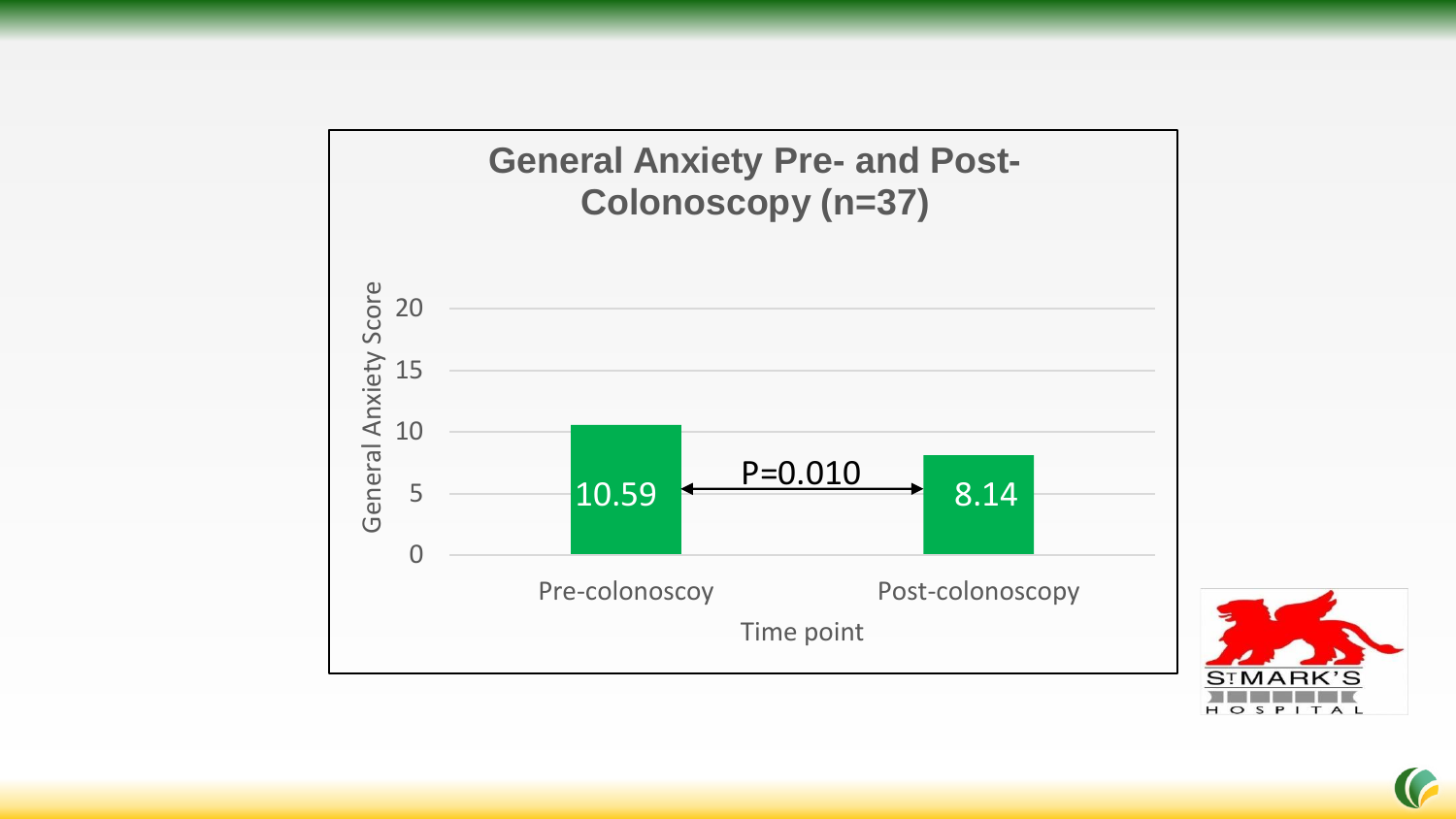



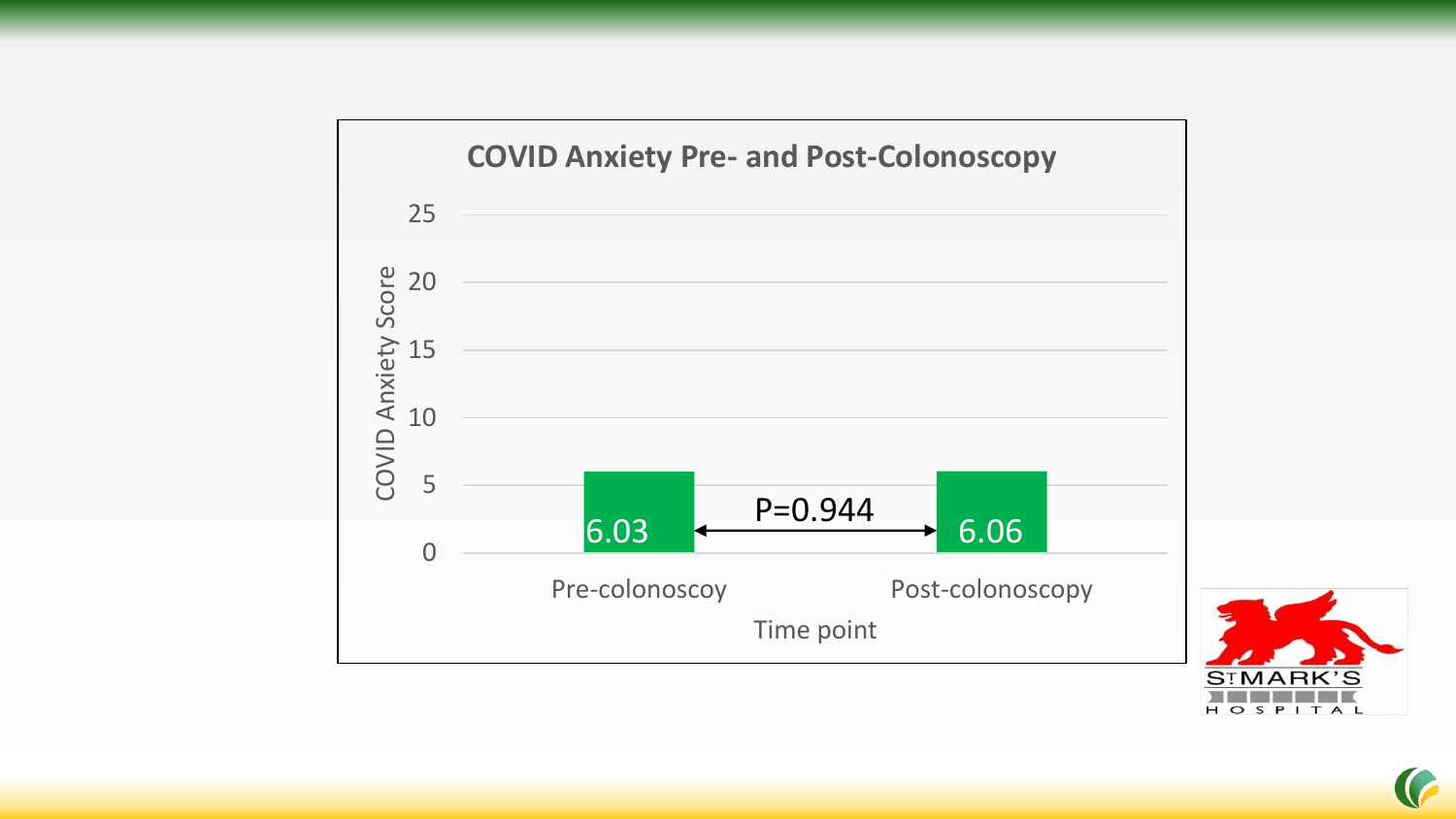



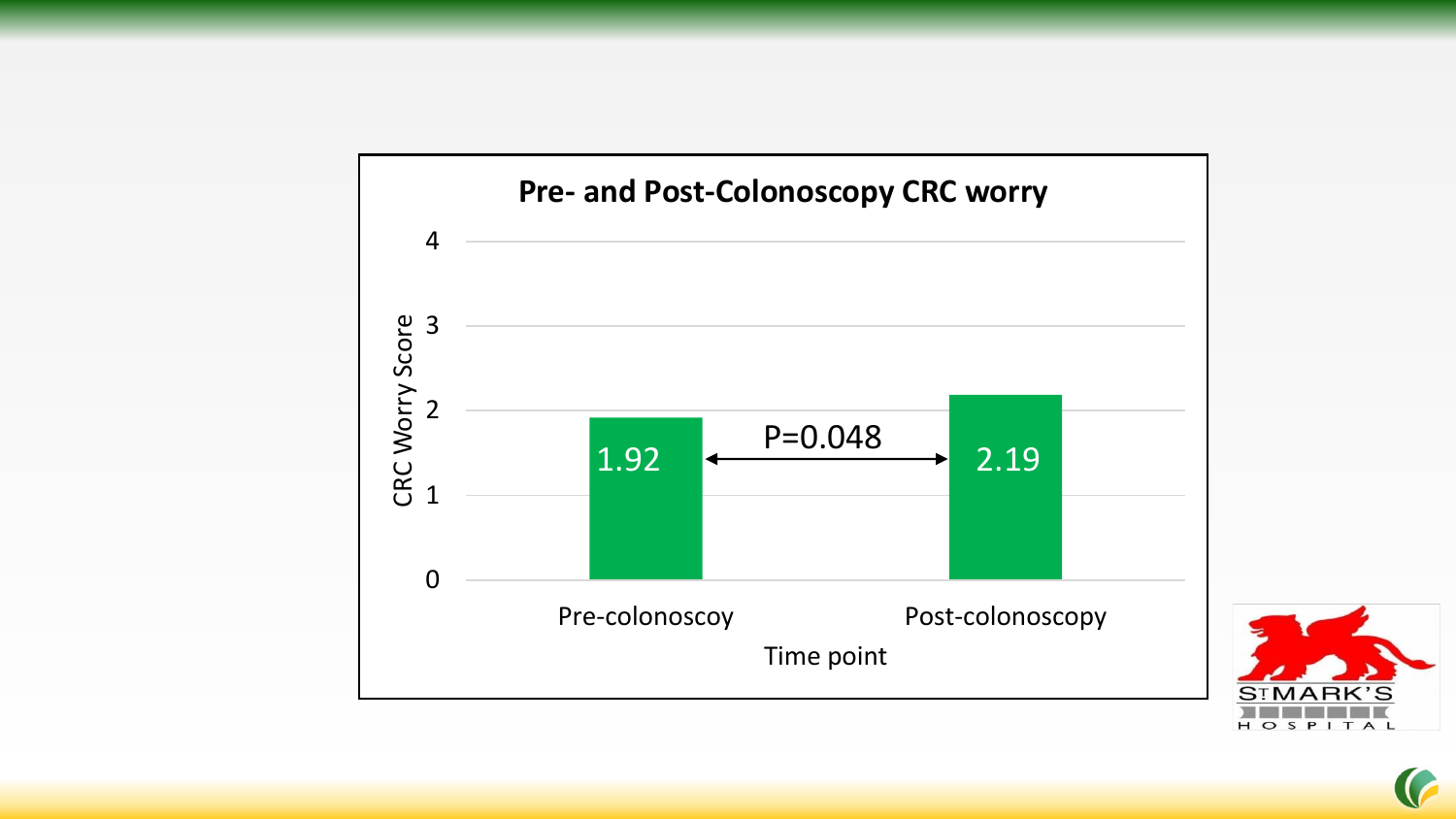### Feed back on the measures put in place to minimise COVID

|                               |           | naviny to come to nospital for the swab was inconvenient |  |
|-------------------------------|-----------|----------------------------------------------------------|--|
|                               | Frequency | <b>Valid Percent</b>                                     |  |
| strongly agree                | 10        | 11.2                                                     |  |
| agree                         | 7         | 7.9                                                      |  |
| neither agree<br>nor disagree | 6         | 6.7                                                      |  |
| disagree                      | 30        | 33.7                                                     |  |
| strongly<br>disagree          | 36        | 40.4                                                     |  |
| Total                         | 89        | 100.0                                                    |  |

#### Having to come to hospital for the swab was inconvenient



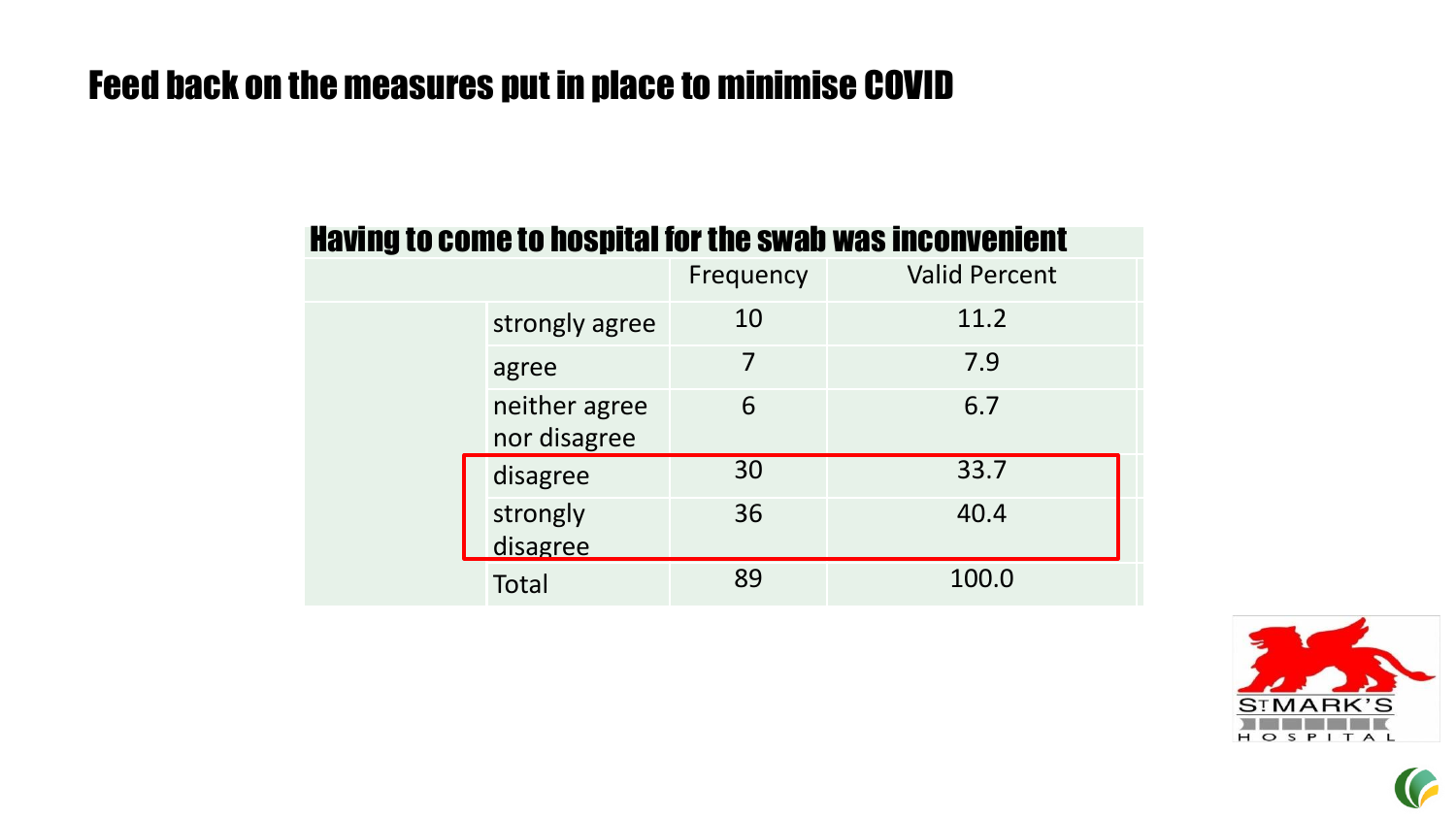#### Iwould rather have done the swab test at home or at a local testing station

|                               |    | Frequency Valid Percent |
|-------------------------------|----|-------------------------|
| strongly agree                | 4  | 4.6                     |
| agree                         | 5  | 5.7                     |
| neither agree<br>nor disagree | 19 | 21.8                    |
| disagree                      | 27 | 31.0                    |
| strongly<br>disagree          | 32 | 36.8                    |
| <b>Total</b>                  |    |                         |



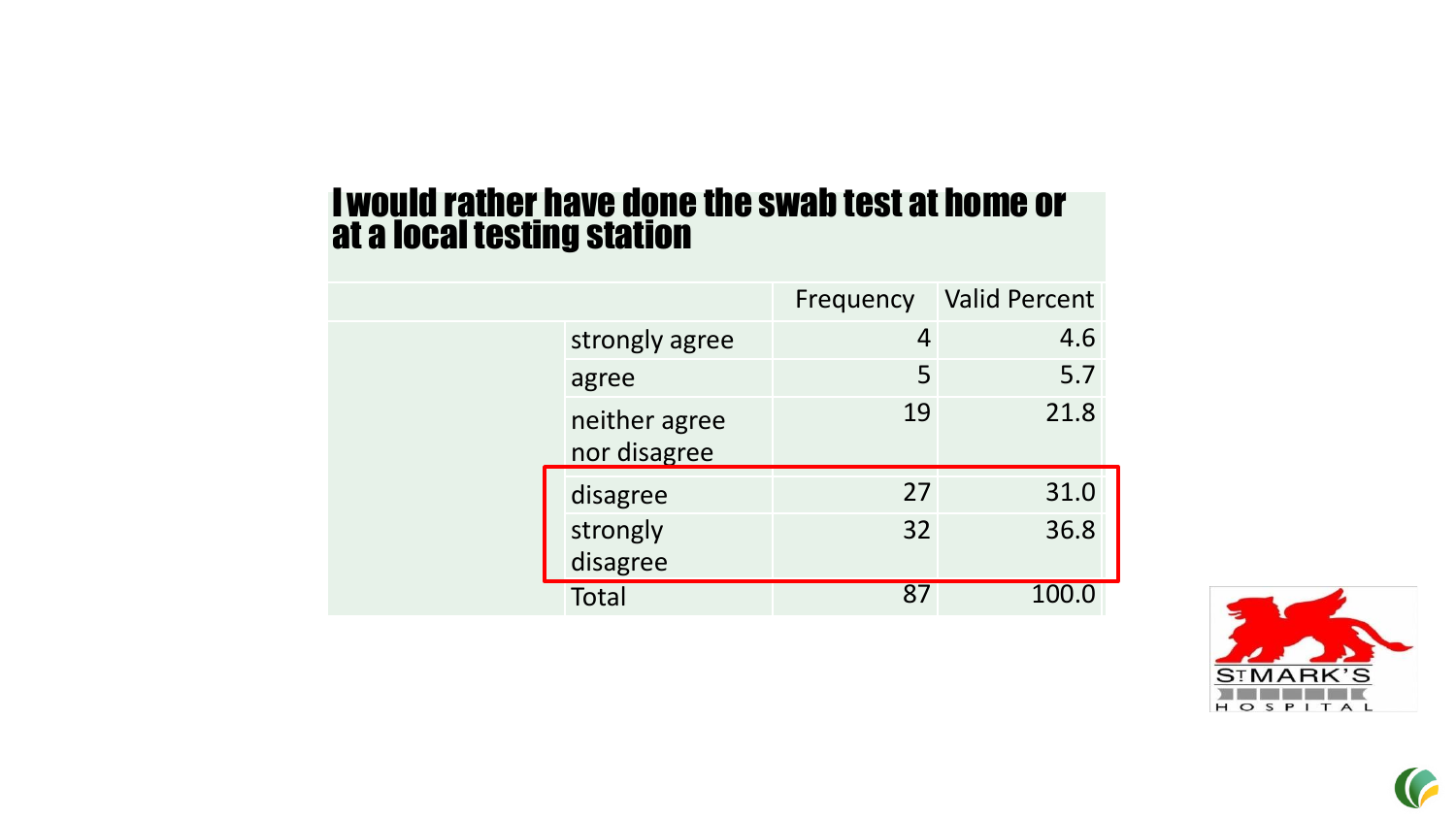#### Having to use hand sanitiser on entry to the hospital was reassuring

|                               | Frequency | <b>Valid Percent</b> |
|-------------------------------|-----------|----------------------|
| strongly agree                | 61        | 67.8                 |
| agree                         | 23        | 25.6                 |
| neither agree nor<br>disagree | 5         | 5.6                  |
| disagree                      | 1         | 1.1                  |
| Total                         | 90        | 100.0                |



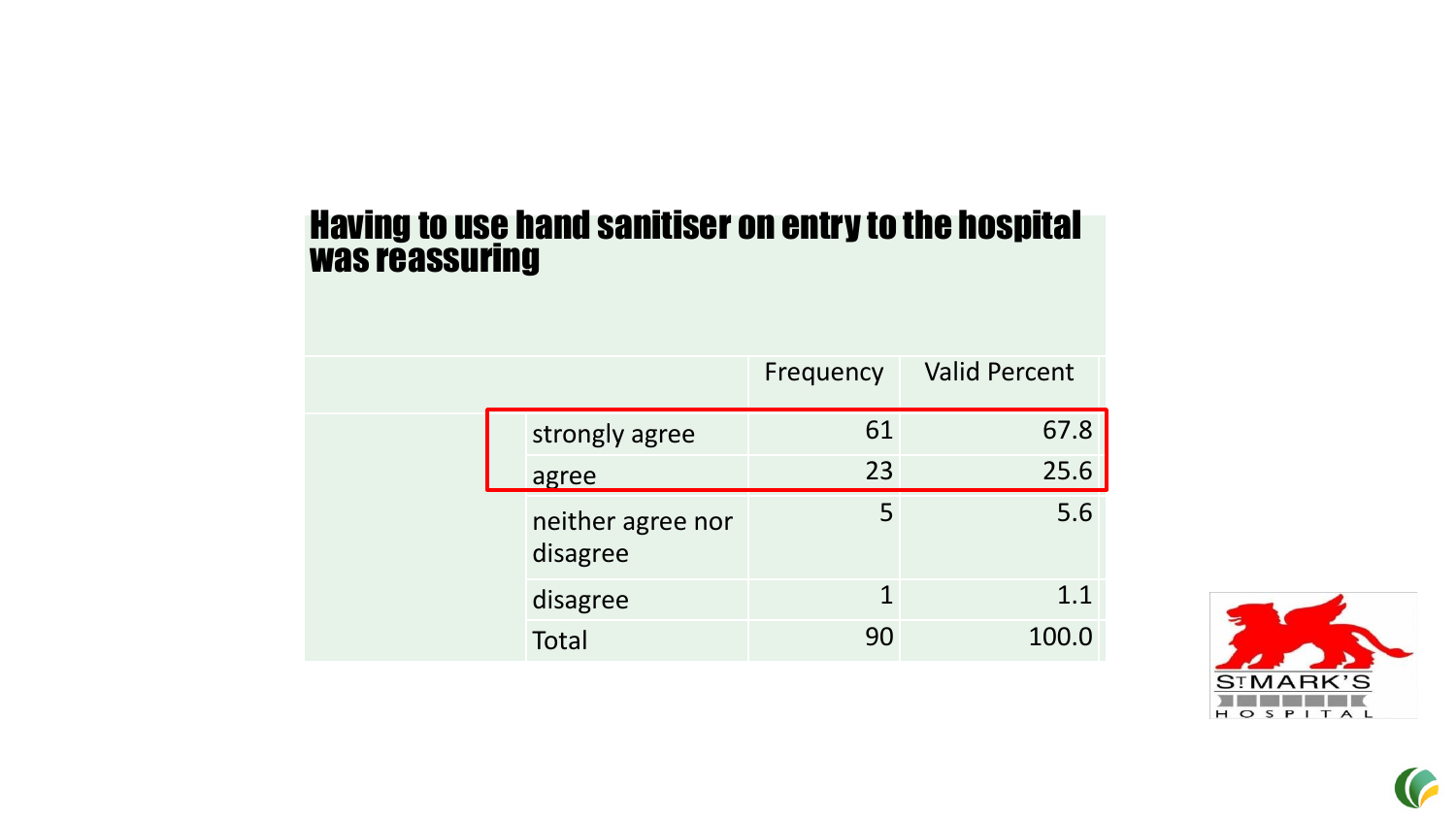#### Having my temperature taken before entering the department was reassuring

|                               | Frequency      | <b>Valid Percent</b> |
|-------------------------------|----------------|----------------------|
| strongly agree                | 64             | 71.1                 |
| agree                         | 23             | 25.6                 |
| neither agree nor<br>disagree | $\mathfrak{D}$ | 2.2                  |
| disagree                      |                | 1.1                  |
| <b>Total</b>                  | 90             | 100.0                |



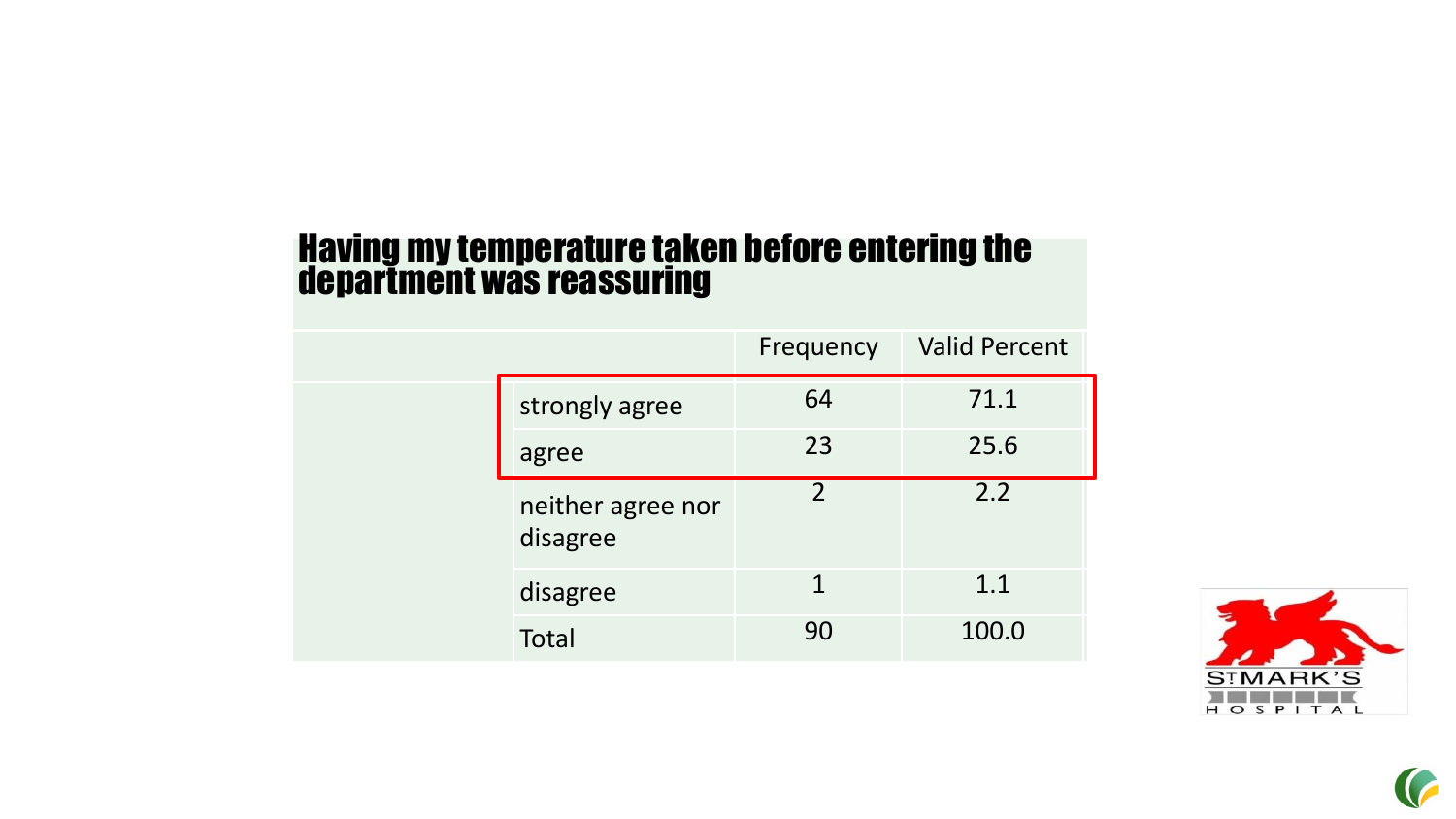#### Being asked to wear a face mask was **reassuring**

|                               | Frequency      | Valid<br>Percent |
|-------------------------------|----------------|------------------|
| strongly agree                | 70             | 77.8             |
| Agree                         | 15             | 16.7             |
| neither agree<br>nor disagree | 3              | 3.3              |
| <b>Disagree</b>               | $\overline{2}$ | 2.2              |
| <b>Total</b>                  | 90             | 100.0            |



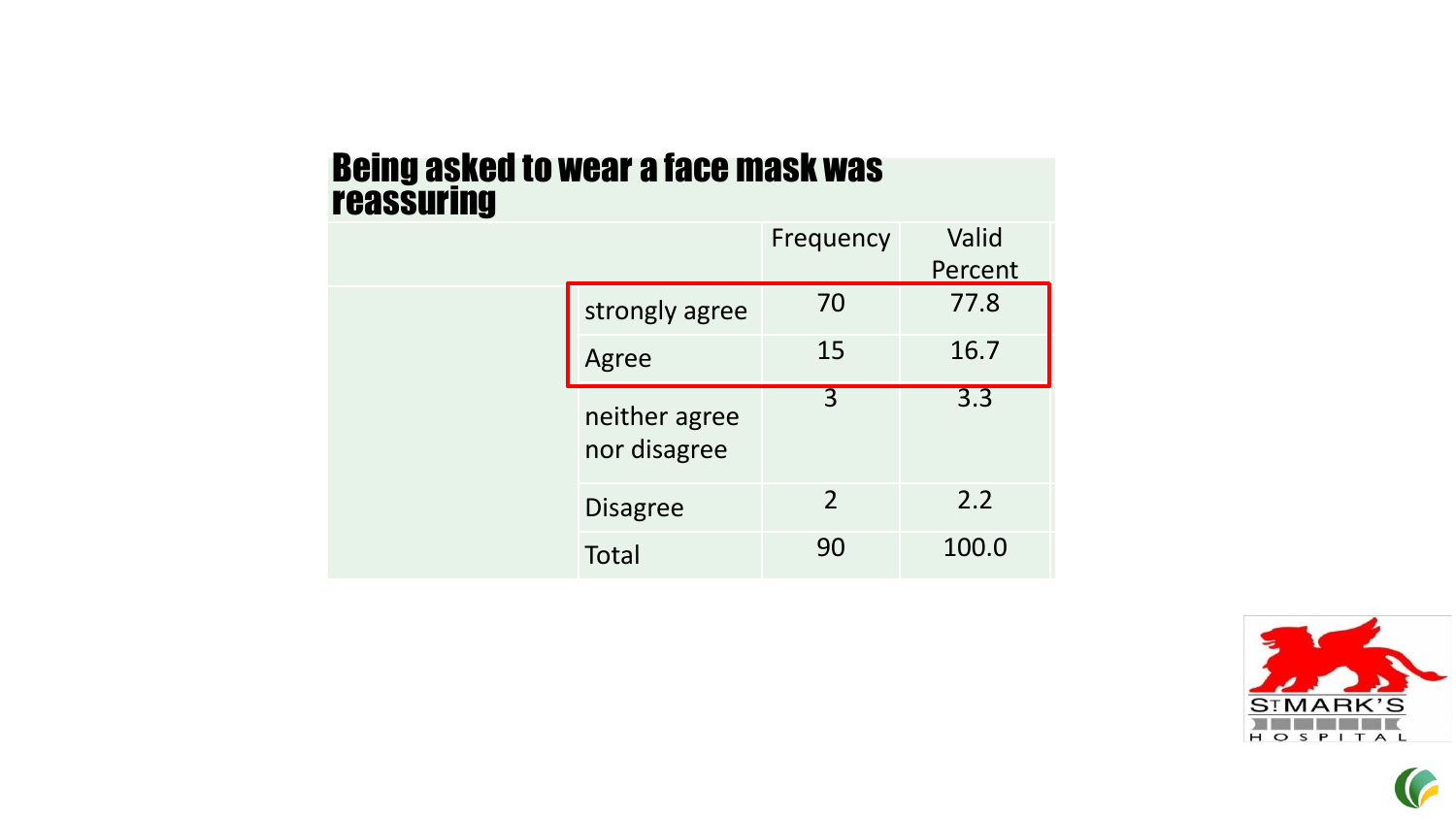#### Overall the measures taken to reduce the risk of COVID before my appointment made it easier for me to attend.

|                            | <b>Frequency</b> | <b>Valid Percent</b> |
|----------------------------|------------------|----------------------|
| strongly agree             | 6/               | 74.4                 |
| Agree                      | 19               | 21.1                 |
| neither agree nor disagree |                  | 2.2                  |
| <b>Disagree</b>            |                  | 2.2                  |
| Total                      | 90               | 100.0                |



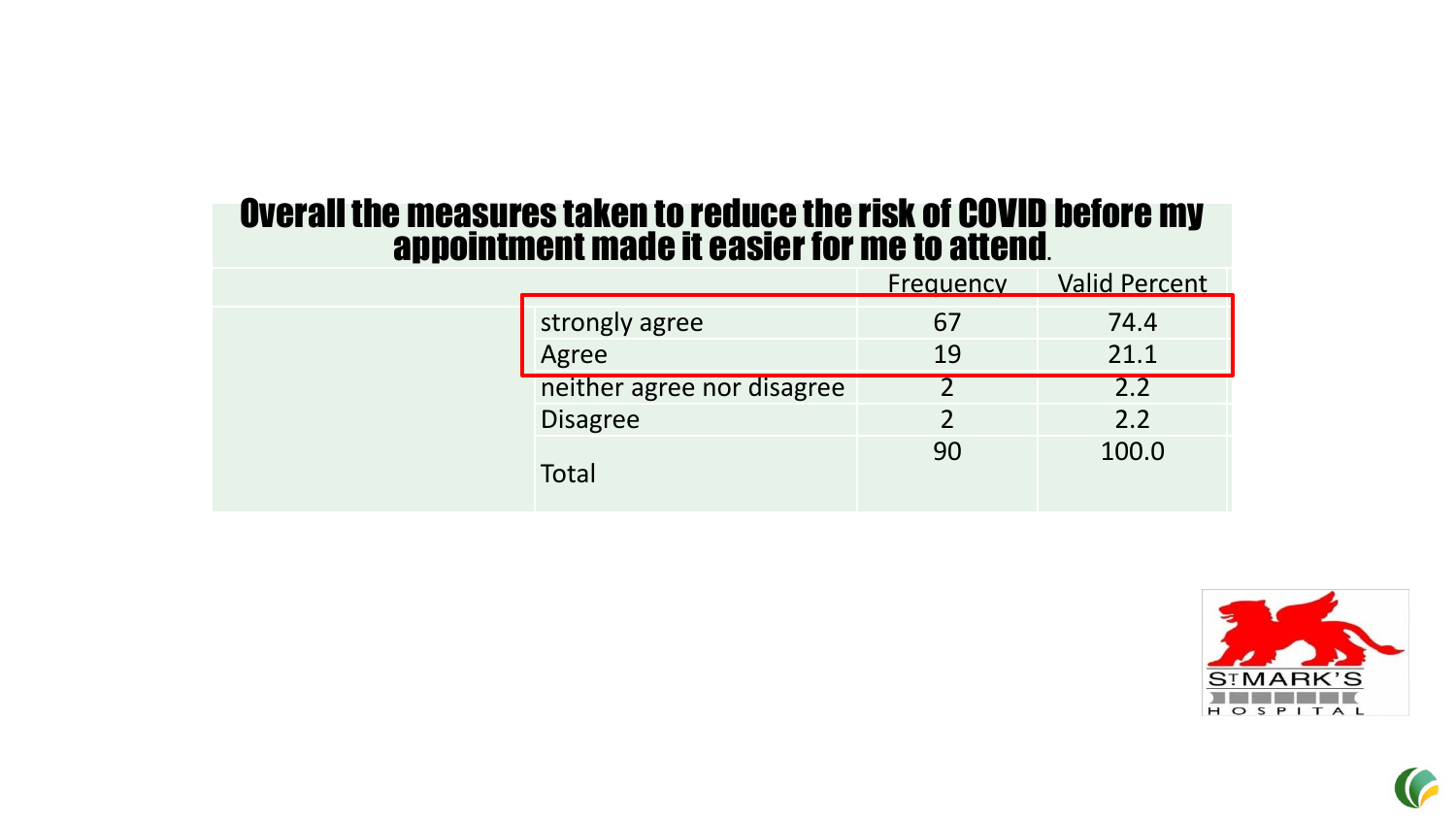#### The staff being in full protective clothing in the procedure room was reassuring

|                               | Frequency | <b>Valid Percent</b> |
|-------------------------------|-----------|----------------------|
| strongly agree                | 69        | 76.7                 |
| agree                         | 18        | 20.0                 |
| neither agree nor<br>disagree | 3         | 3.3                  |
| <b>Total</b>                  | 90        | 100.0                |



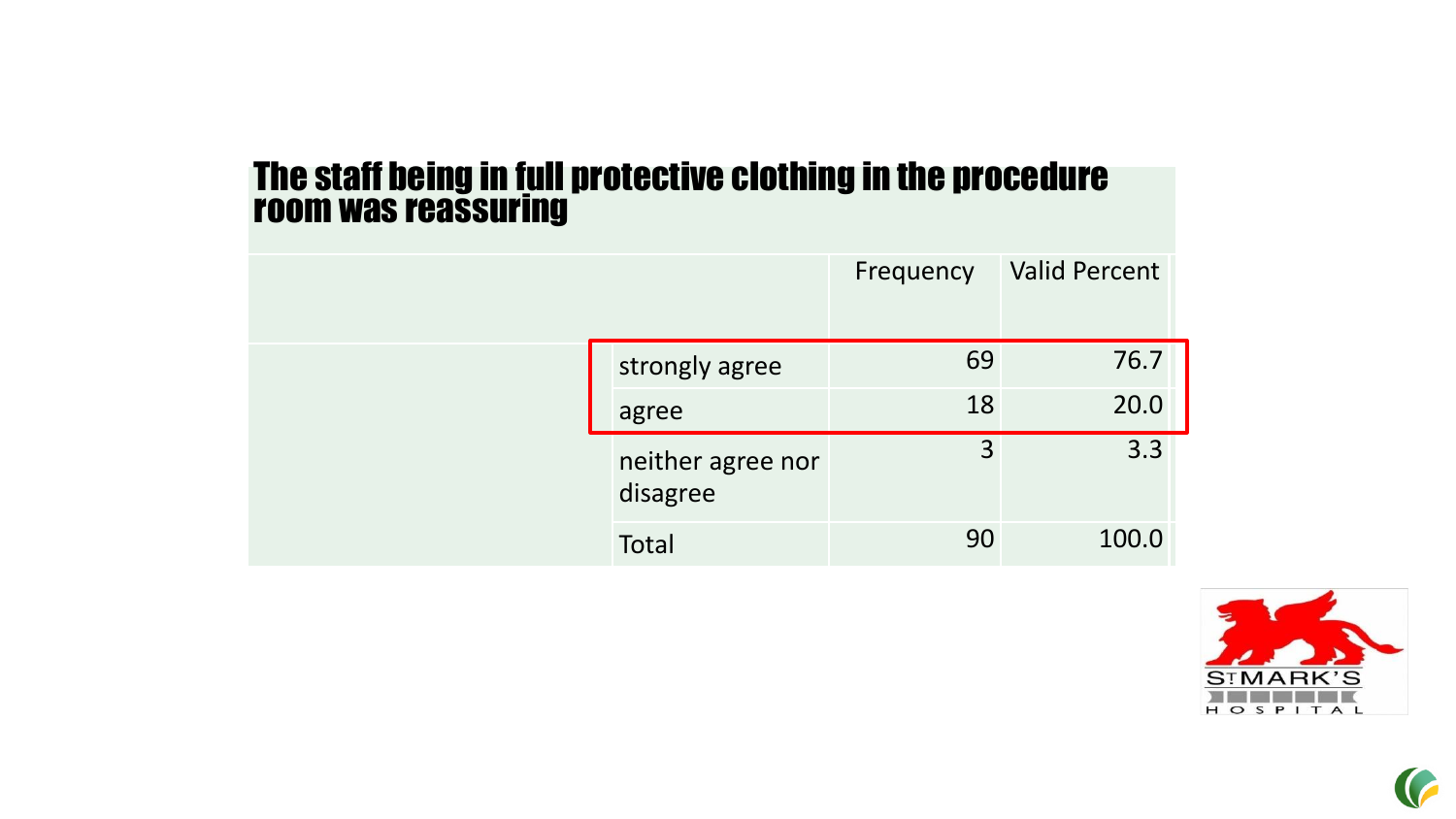### Feedback lockdown measures

### I was anxious having to wait for my procedure

|                   | Frequency | Valid   |       |
|-------------------|-----------|---------|-------|
|                   |           | Percent |       |
| strongly agree    |           | 8.2     | 36.4% |
| Agree             | 24        | 28.2    |       |
| neither agree nor | 16        | 18.8    |       |
| disagree          |           |         |       |
| disagree          | 18        | 21.2    | 44.7% |
| strongly disagree | 20        | 23.5    |       |
| Total             | 85        | 100.0   |       |
|                   |           |         |       |



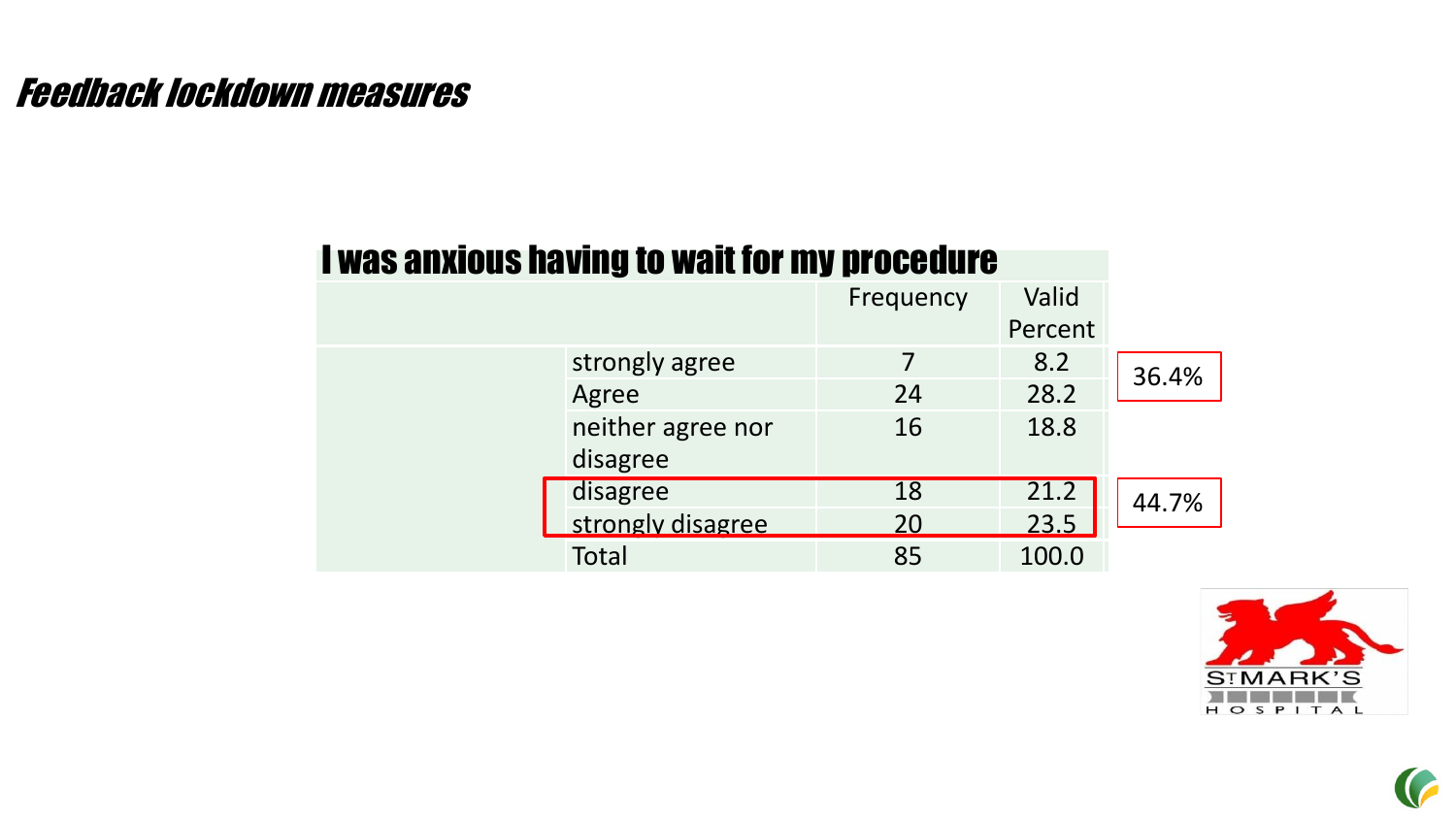#### I was worrying about what the outcome of my bowel test would be

|                   | Frequency | Valid   |
|-------------------|-----------|---------|
|                   |           | Percent |
| strongly agree    | 17        | 19.5    |
| agree             | 34        | 39.1    |
| neither agree nor | 13        | 14.9    |
| disagree          |           |         |
| disagree          | 9         | 10.3    |
| strongly disagree | 14        | 16.1    |
| Total             | 87        | 100.0   |



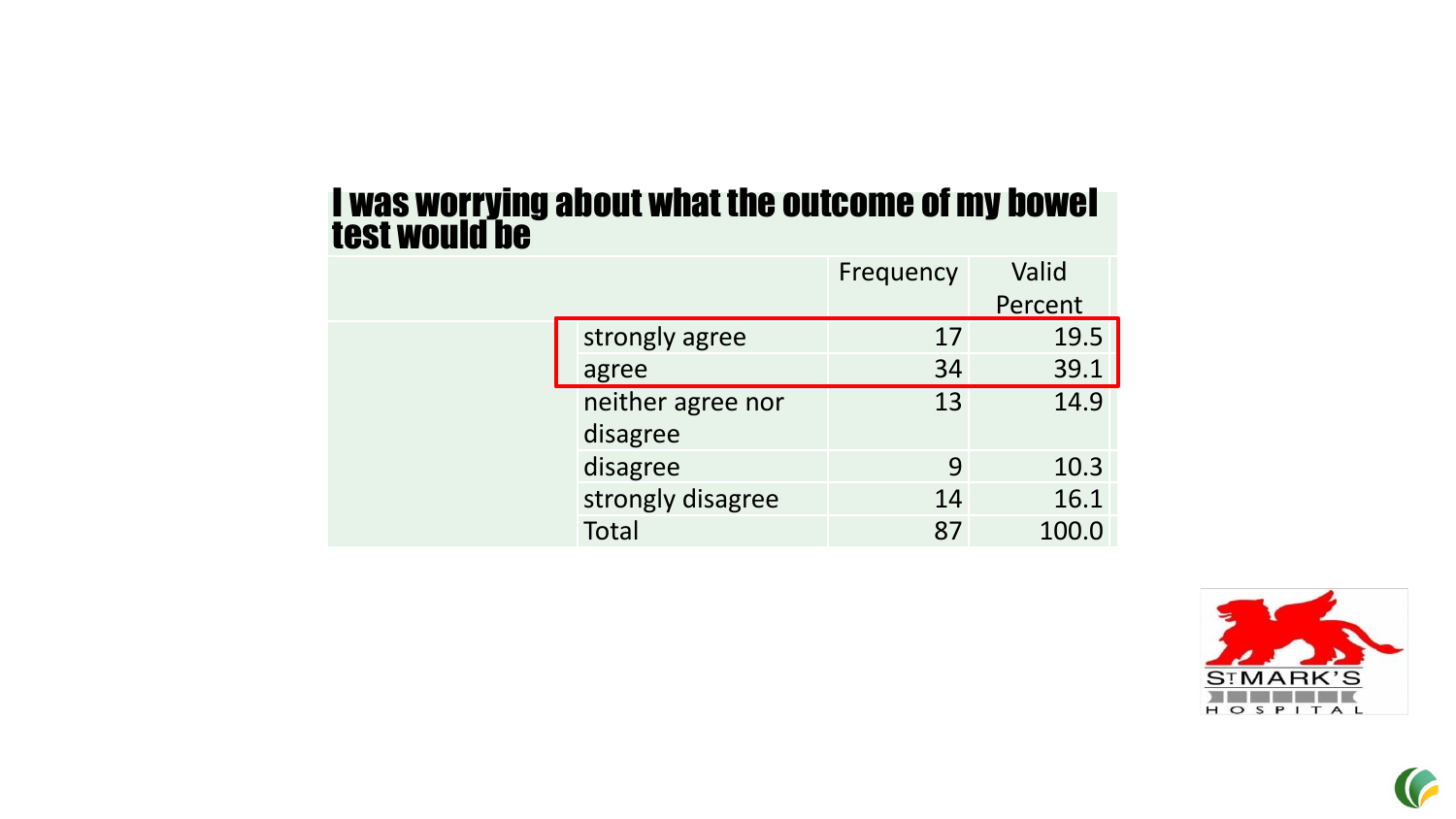### I was anxious about getting coronavirus

|                               | Frequency | <b>Valid Percent</b> |
|-------------------------------|-----------|----------------------|
| strongly agree                | 12        | 13.6                 |
| agree                         | 13        | 14.8                 |
| neither agree nor<br>disagree | 14        | 15.9                 |
| disagree                      | 30        | 34.1                 |
| strongly disagree             | 19        | 21.6                 |
| <b>Total</b>                  | 88        | 100.0                |



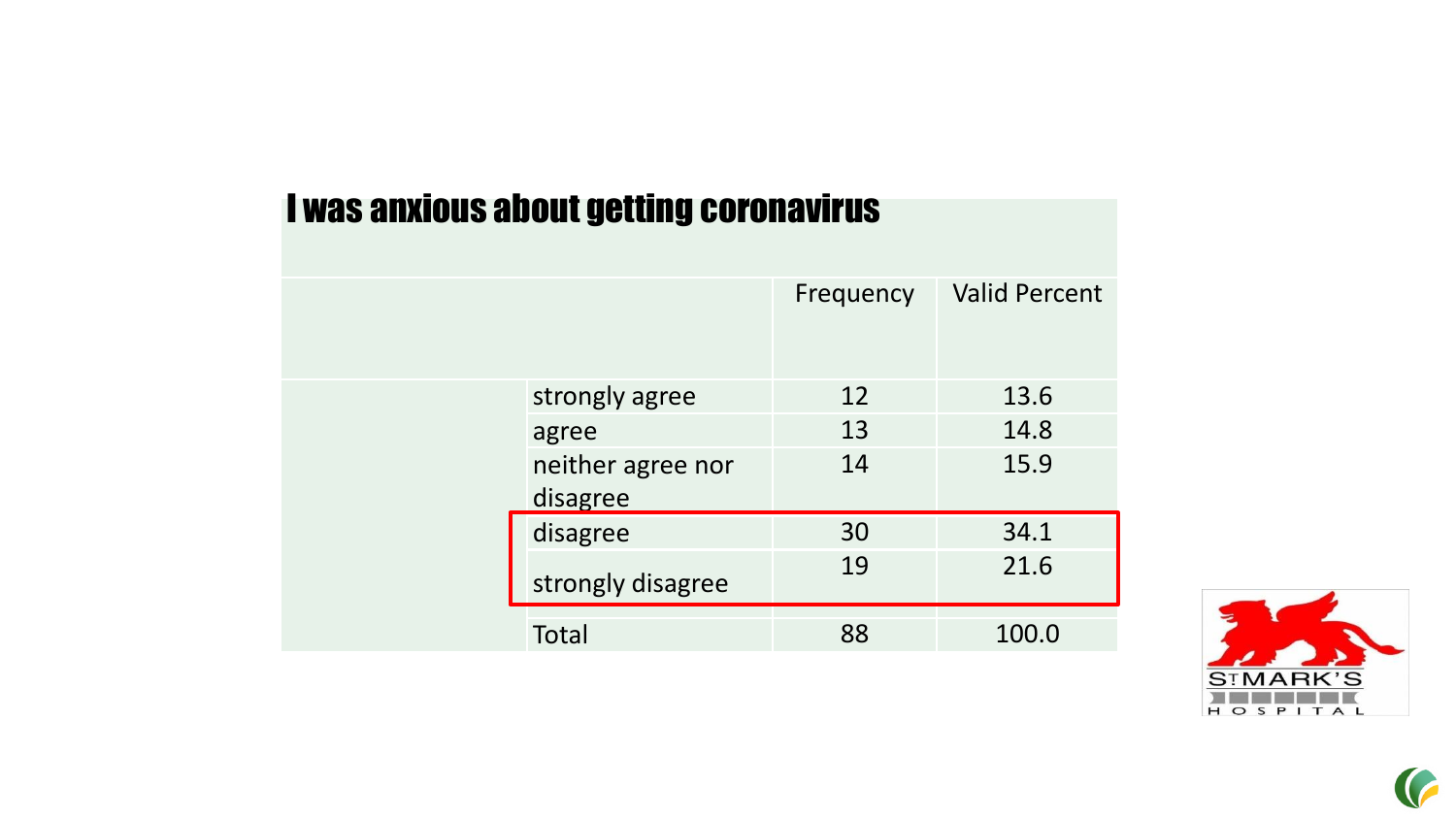|                       | The risk of catching COVID outweighed the benefits of |
|-----------------------|-------------------------------------------------------|
| having the bowel test |                                                       |

|                   | Frequency | Valid<br>Percent |  |
|-------------------|-----------|------------------|--|
| strongly agree    | 16        | 18.8             |  |
| agree             | 5         | 5.9              |  |
| neither agree nor | 20        | 23.5             |  |
| disagree          |           |                  |  |
| disagree          | 21        | 24.7             |  |
| strongly disagree | 23        | 27.1             |  |
| lotal             | 85        | 100.0            |  |



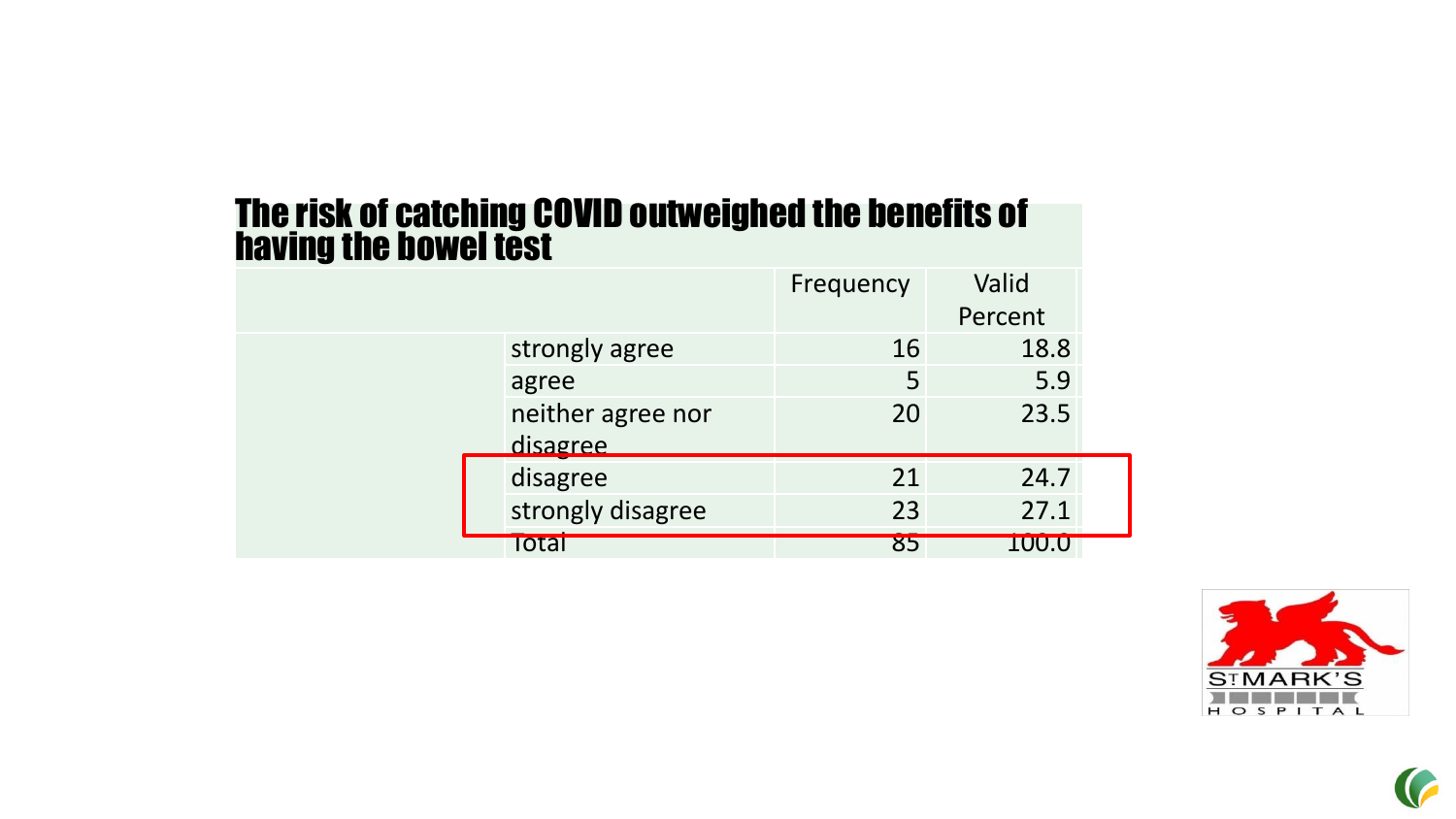#### Given the measures put in place I would have felt comfortable having the bowel test during lockdown

|  |                               | Frequency | Valid<br>Percent |       |
|--|-------------------------------|-----------|------------------|-------|
|  | strongly agree<br>agree       | 31<br>24  | 35.2<br>27.3     | 62.5% |
|  | neither agree<br>nor disagree | 12        | 13.6             |       |
|  | disagree                      | 8         | 9.1              |       |
|  | strongly<br>disagree          | 13        | 14.8             |       |
|  | Total                         | 88        | 100.0            |       |